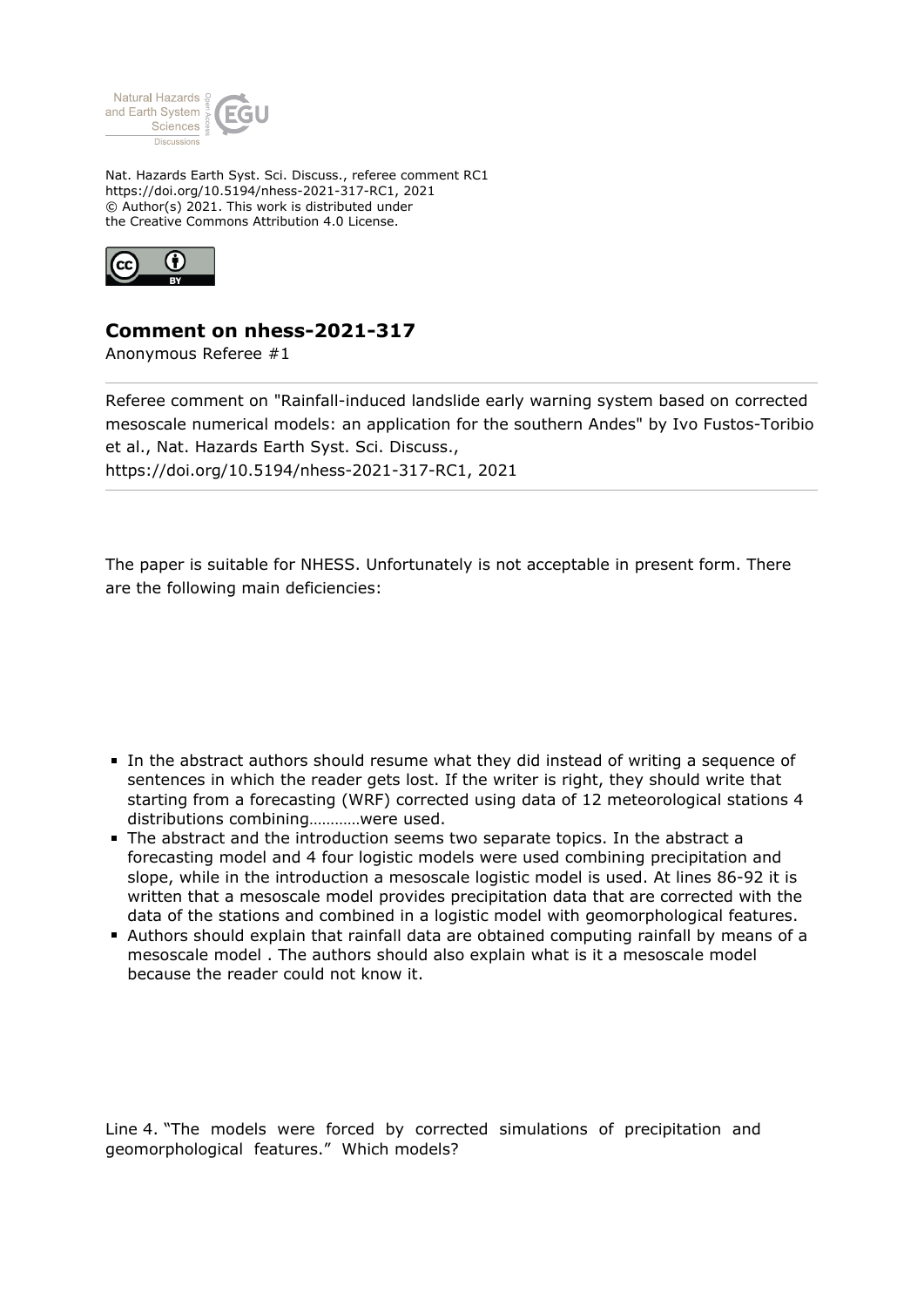Lines 21 "What is it AUC?

Please considers also the references of Tiranti et al. (2014), Devoli and Tiranti, (2018), Cremonini et al. (2018), Piciullo et al. (2020). Moreover the use of models has also be tested in early warning systems against debris flows (Sattele et al., 2015, Bernard and Gregoretti, 2021).

Lines 90-91 "A database of previous RIL was studied (Gomez-Cardenas & Garrido-Urzua, 2018), divided into calibration subsets with subsequent validation of the method" Unclear sentence

Line 102 "which allowed represent" poor English form

Line 107: what is it a mesoscale? Please explain.

Line 119 "corrected simulations of precipitation" substitute it with "modeled and corrected precipitation data"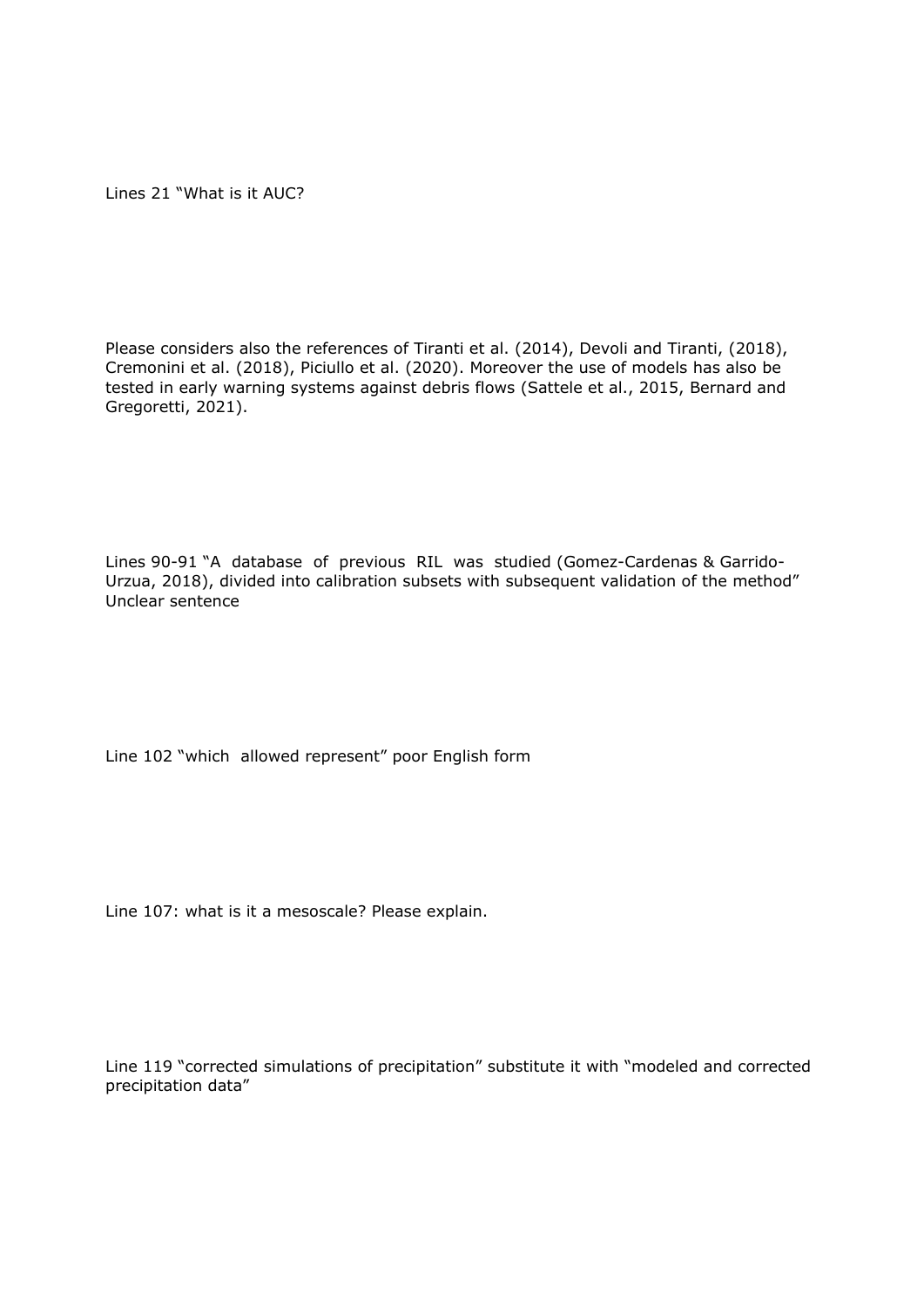Quantities, S, P and E of equations (3) and (4) must be explained in the text.

Line 148 Perhaps "Therefore" would better than "Finally"

Lines 156-158 "The stations were compared in the uncorrected simulation showing  $(\sim 0.26 - 0.49)$  to medium  $(\sim 0.32 - 0.67)$  correlation values by Pearson and Spearman coefficients." Unclear sentence

Line 245 "a low uncertainty precipitation representation" should be substituted " "precipitation representation characterized by a low uncertainty"

Line 260 It is "becomes"

Line 262 "The bias-correction using meteolab improved the precipitation representation to compared with weather stations (Figure 4)." Unclear sentence

Line 273 "has a complex topography that triggers precipitation events" How topography can trigger a precipitation? Perhaps the complex topography influences…..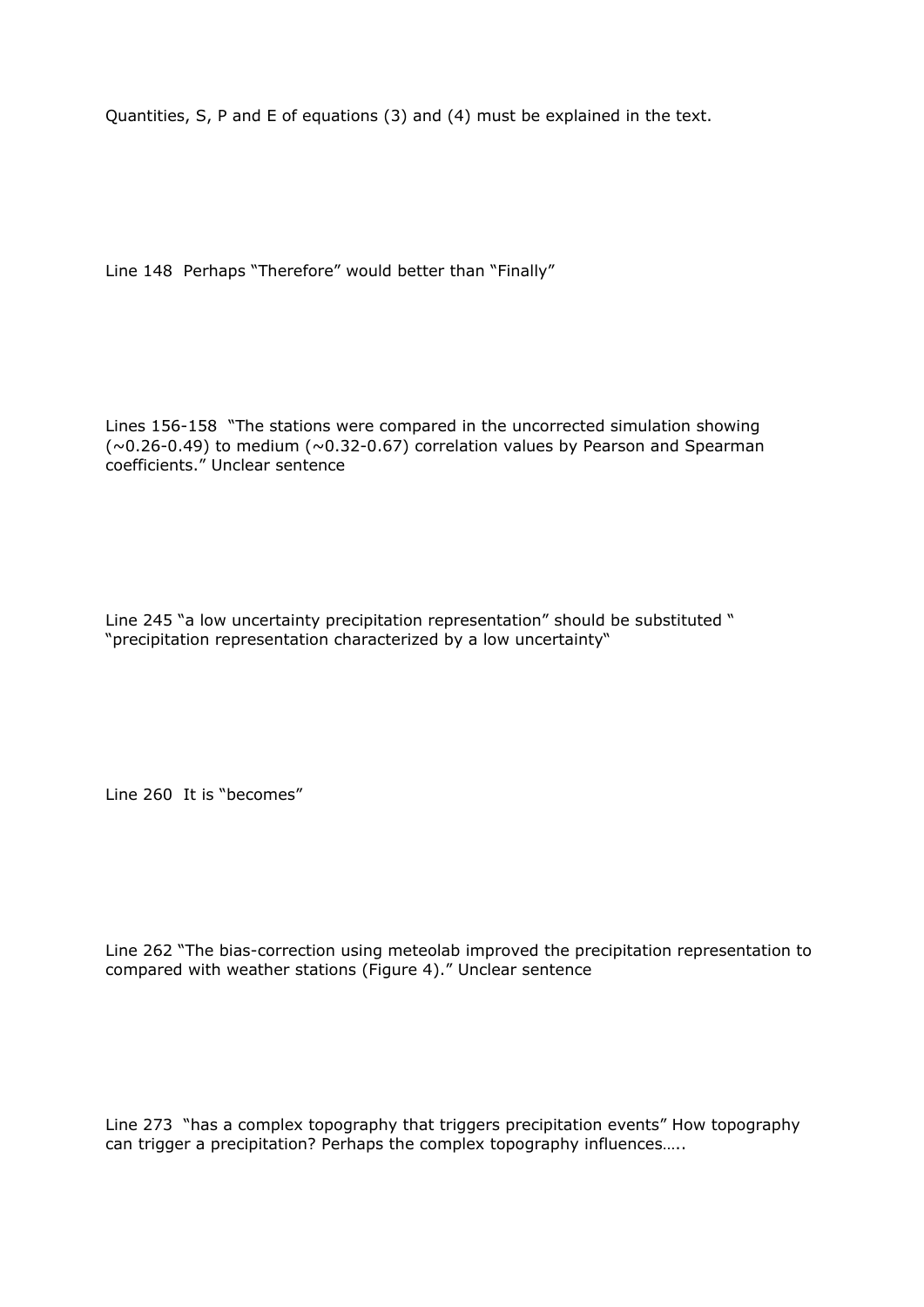Line 283 "slope memory approach" what is it? Slope is it relative to the terrain morphology? Please explain

Line 294 "The Andes in one of the most propensity zones to be affected by intense precipitation product of climate change." Unclear sentence

Lines 294-295 "Moreover, the complex topography needs a high temporal resolution to reproduce the precipitation variability of the Southern Andes." Meaningless sentence

REFERENCES

Bernard, M. Gregoretti, C. (2021) The use of rain gauge measurements and radar data for the model-based prediction of runoff-generated debris-flow occurrence in early warning systems*.* Water Resources Research, 57(3), doi: 10.1029/2020WR027893

Cremonini, R., Tiranti, D., Cremonini, R., Sund, M., Boren, B. (2018) The Weather Radar Observations Applied to Shallow Landslides Prediction: A Case Study From North-Western Italy. Frontiers in Earth Sciences, 6, 1–12. https://doi.org/10.3389/feart.2018.00134

Devoli, G., Tiranti, D. (2018) Comparison of landslide forecasting services in Piedmont (Italy) and Norway, illustrated by events in late spring 2013, Natural Hazard and Earth System Science, 18, 1351–1372

Piciullo, L., Tiranti, D., Pecoraro, G. Cepeda, C.M., Calvello, M. (2018)*.* Standards for the performance assessment of territorial landslide early warning systems. Landslides 17, 2533–2546 (2020). https://doi.org/10.1007/s10346-020-01486-4